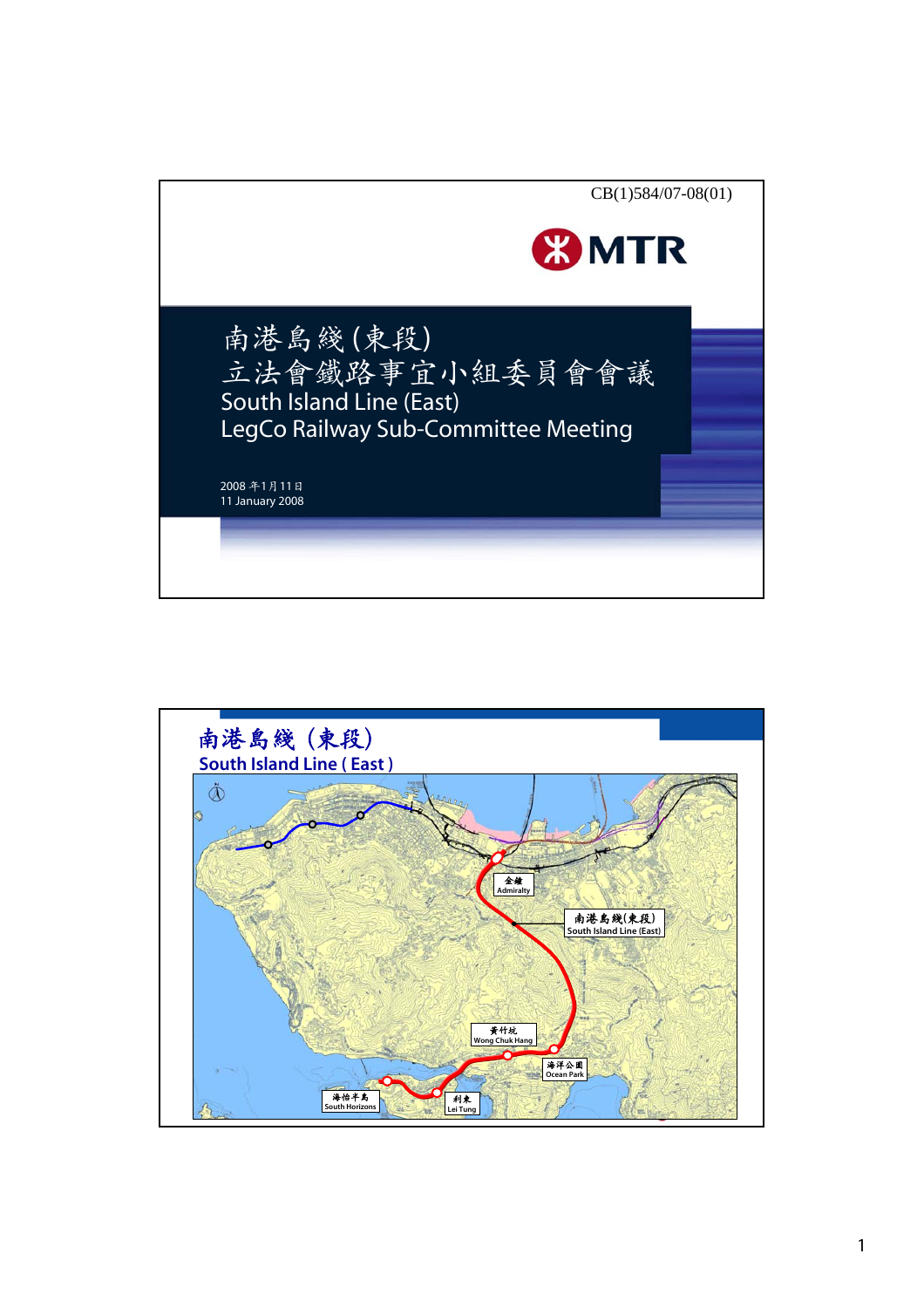| 走綫                                       | 由金鐘至海怡半島                                                                                                                                                                    |
|------------------------------------------|-----------------------------------------------------------------------------------------------------------------------------------------------------------------------------|
| <b>Alignment</b>                         | <b>From Admiralty to South Horizons</b>                                                                                                                                     |
| 車站<br><b>Stations</b>                    | 在金鐘、海洋公園、黃竹坑、利東及海怡半島設站<br>(是否在跑馬地設站尚待研究)<br>Stations at Admiralty, Ocean Park, Wong Chuk Hang, Lei Tung<br>and South Horizons<br>(a station in Happy Valley to be explored) |
| 車廠                                       | 於黃竹坑站附近設車廠                                                                                                                                                                  |
| <b>Depot</b>                             | <b>Depot near Wong Chuk Hang station</b>                                                                                                                                    |
| 行車班次<br><b>Train</b><br><b>Frequency</b> | 繁忙時間約2分鐘一班<br>Approximately 2 minutes peak hour headway                                                                                                                     |
| 票價                                       | 参照現時港鐵綫票價水平                                                                                                                                                                 |
| <b>Fares</b>                             | In line with existing MTR Lines                                                                                                                                             |

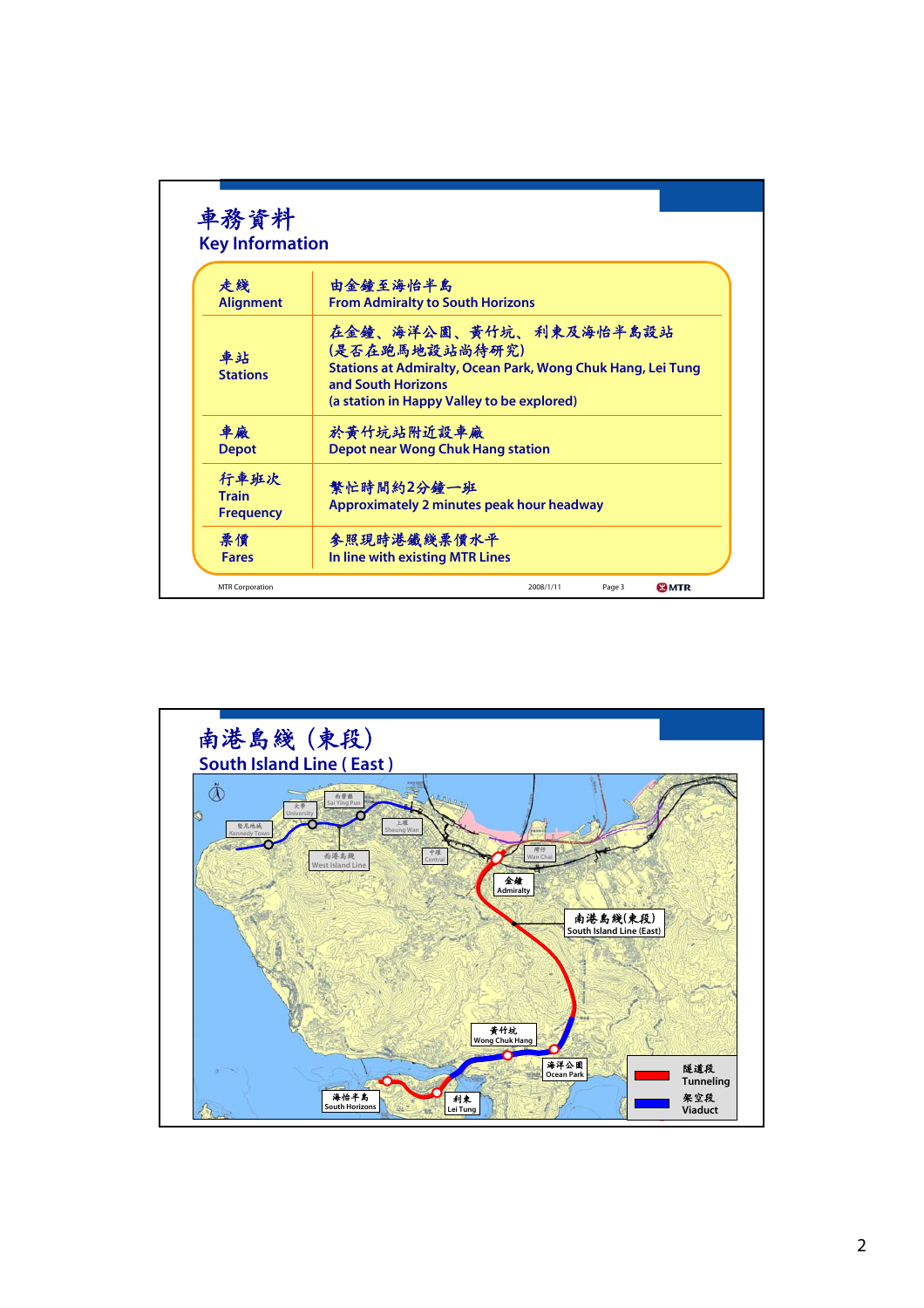

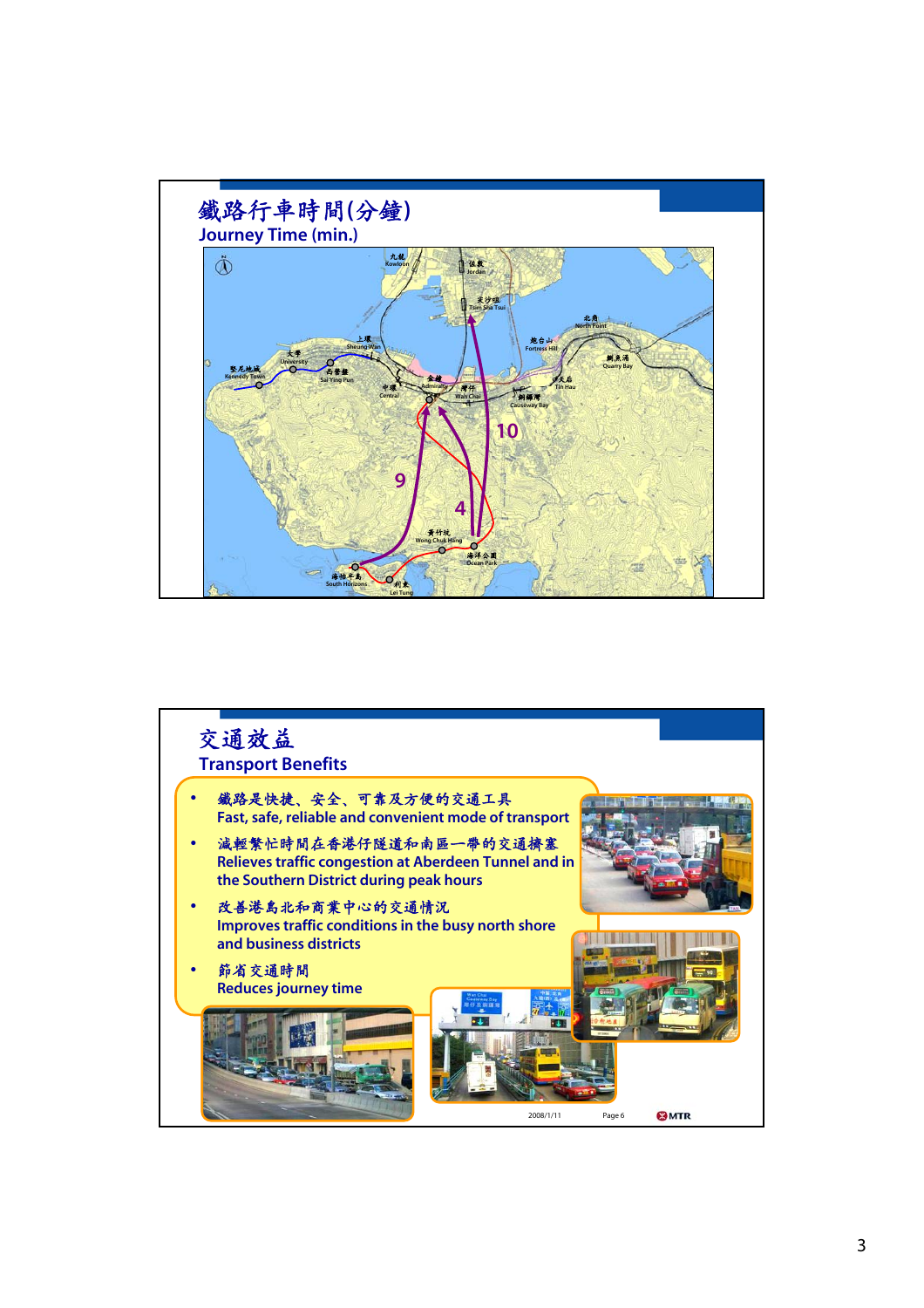

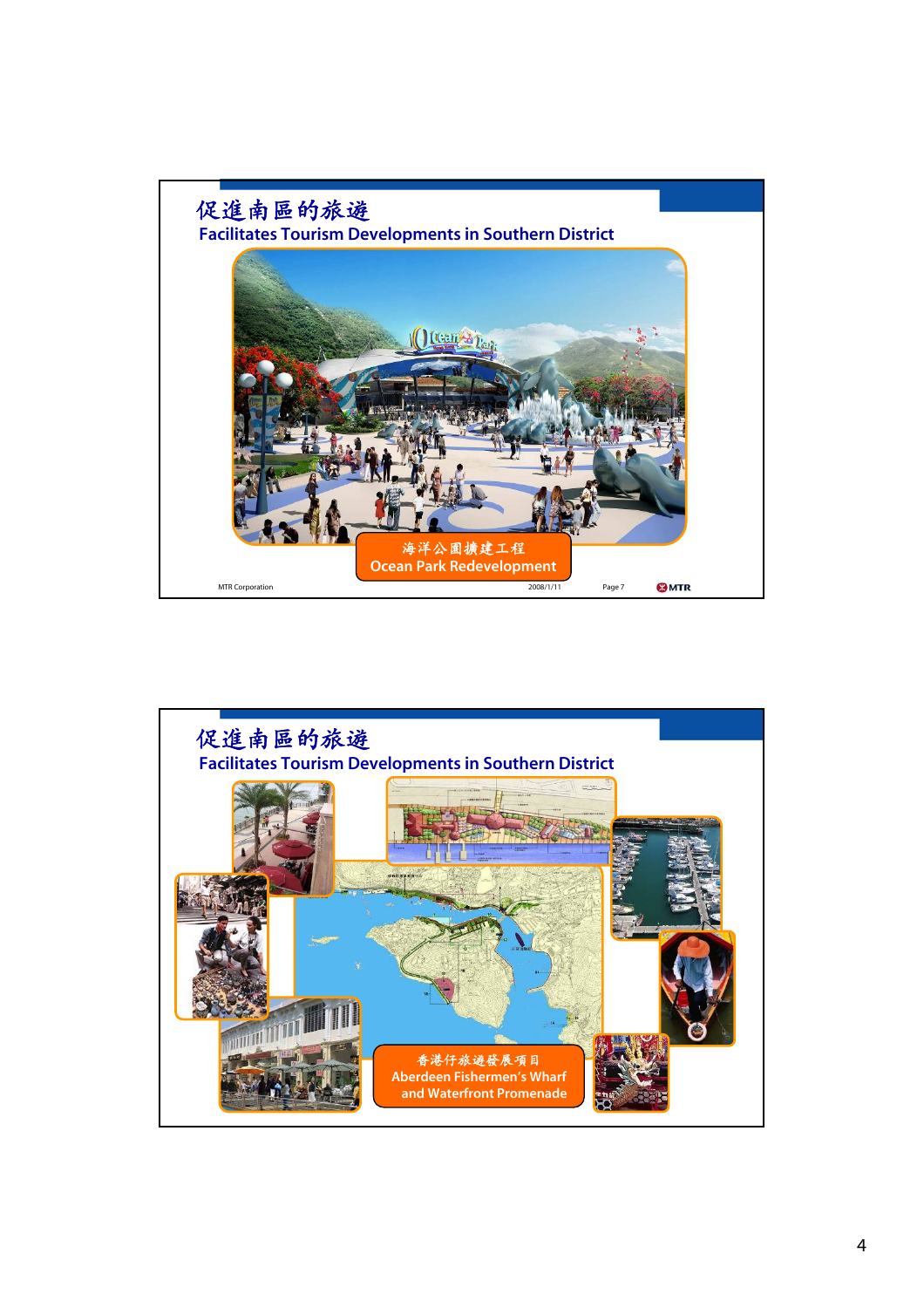

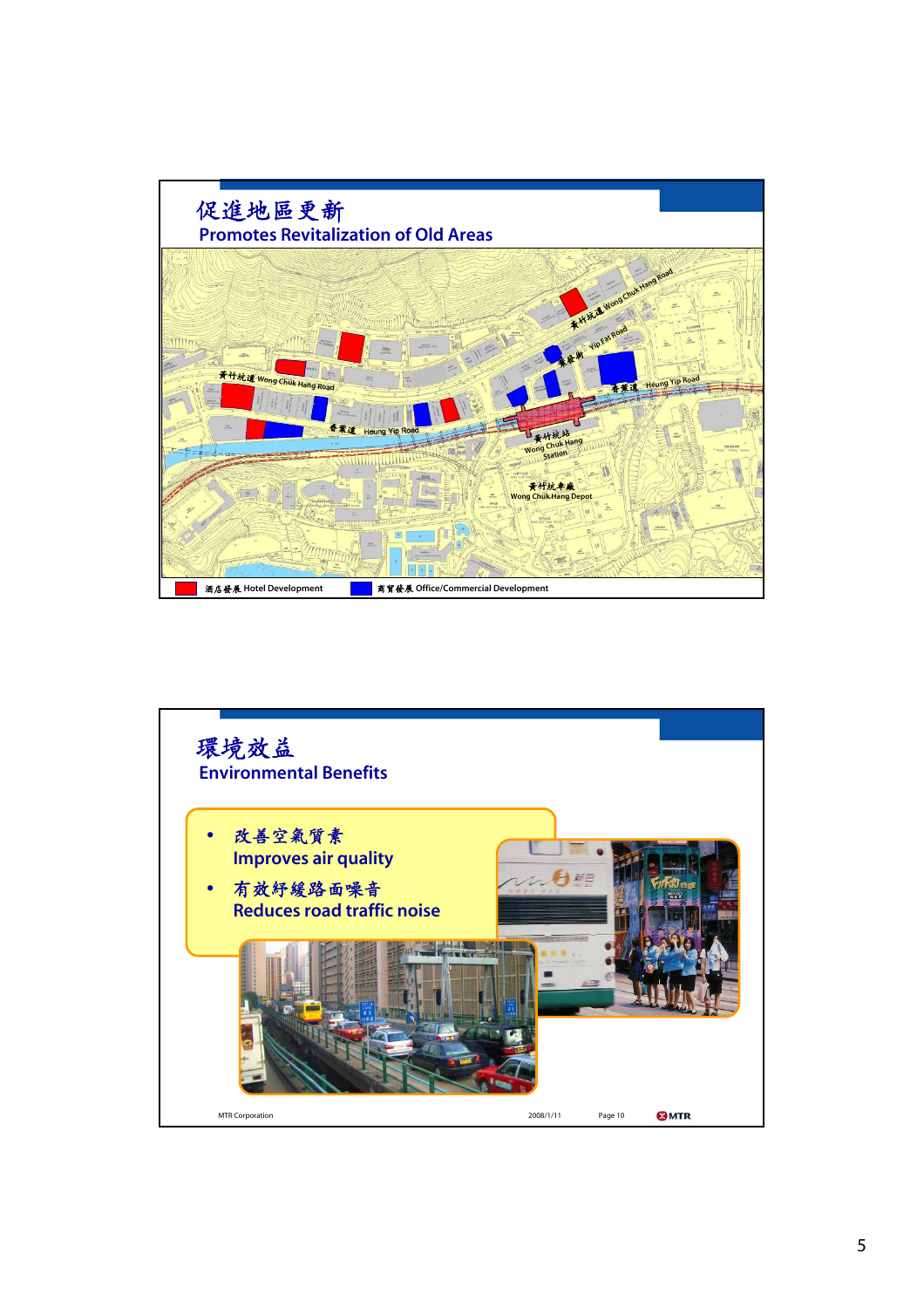

| 預計項目造價<br><b>Fstimated</b><br>project cost | 超過70億港元<br><b>Over HK\$ 7 billion</b>                                                                                                                                   |
|--------------------------------------------|-------------------------------------------------------------------------------------------------------------------------------------------------------------------------|
| 財務可行性<br><b>Financial</b><br>viability     | 繼續研究採用「鐵路+物業」發展模式填補項目的<br>資金差額, 以達到財務可行方案<br>Continue to study granting property development<br>rights to bridge the funding gap and achieve its<br>financial viability |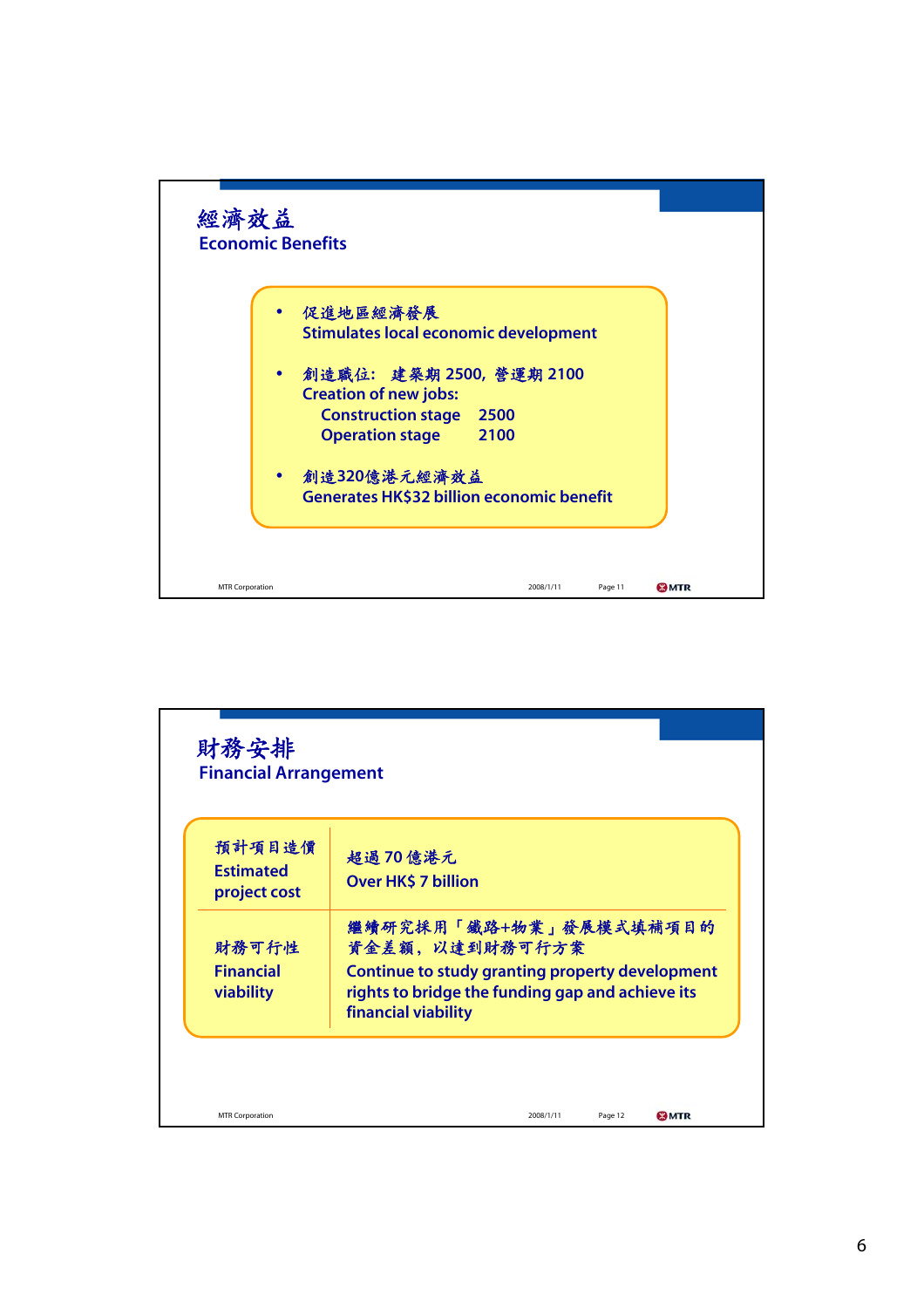